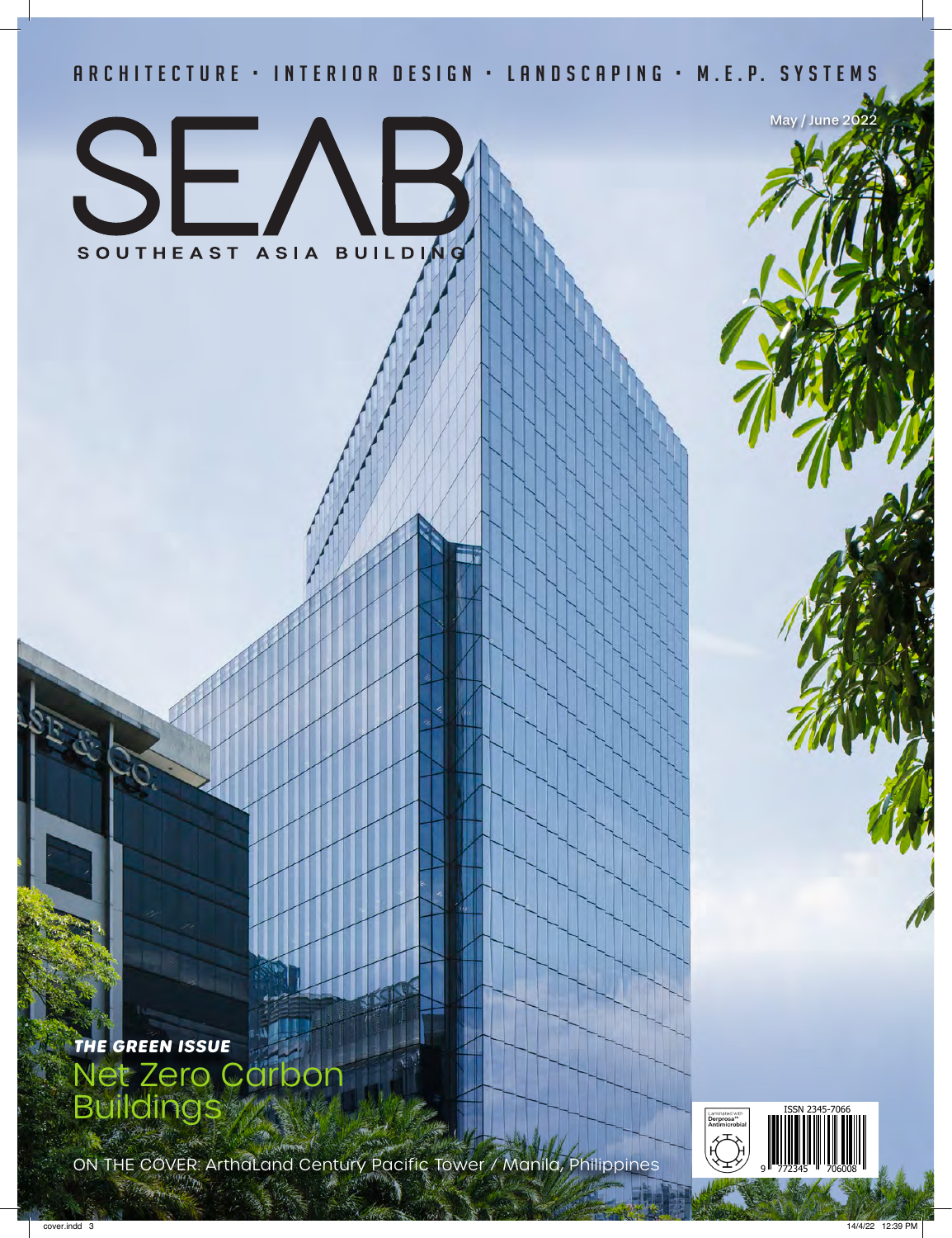



# Here's how sustainable cities can boost gender equality

**Text by Stephanie Ossenbach, Corporate Sustainability, dormakaba. Photos courtesy of dormakaba.** 

Since the time of ancient civilisations, urban landscapes have evolved parallel to gender roles, often associating public spaces with men, and the private sphere with women. In the late 20th century, as the global urban po landscapes have evolved parallel to gender roles, often associating public spaces with men, and the private sphere with women. In the late 20th century, began to seep through, and spatial researchers began to emphasize the importance of a gender-sensitive approach to urban planning. Their growing body of studies shows that gender-blind city designs not only strain women's day-to-day lives, but simultaneously limit economic and social progress. "A woman's place is her home, office, metro, hospital, public

park, university, or wherever else she needs to be."

By 2050, almost 70 percent of the world will reside in cities, compared to the 55 percent today. Hence, it is no



Developments in public transportations can improve mobility.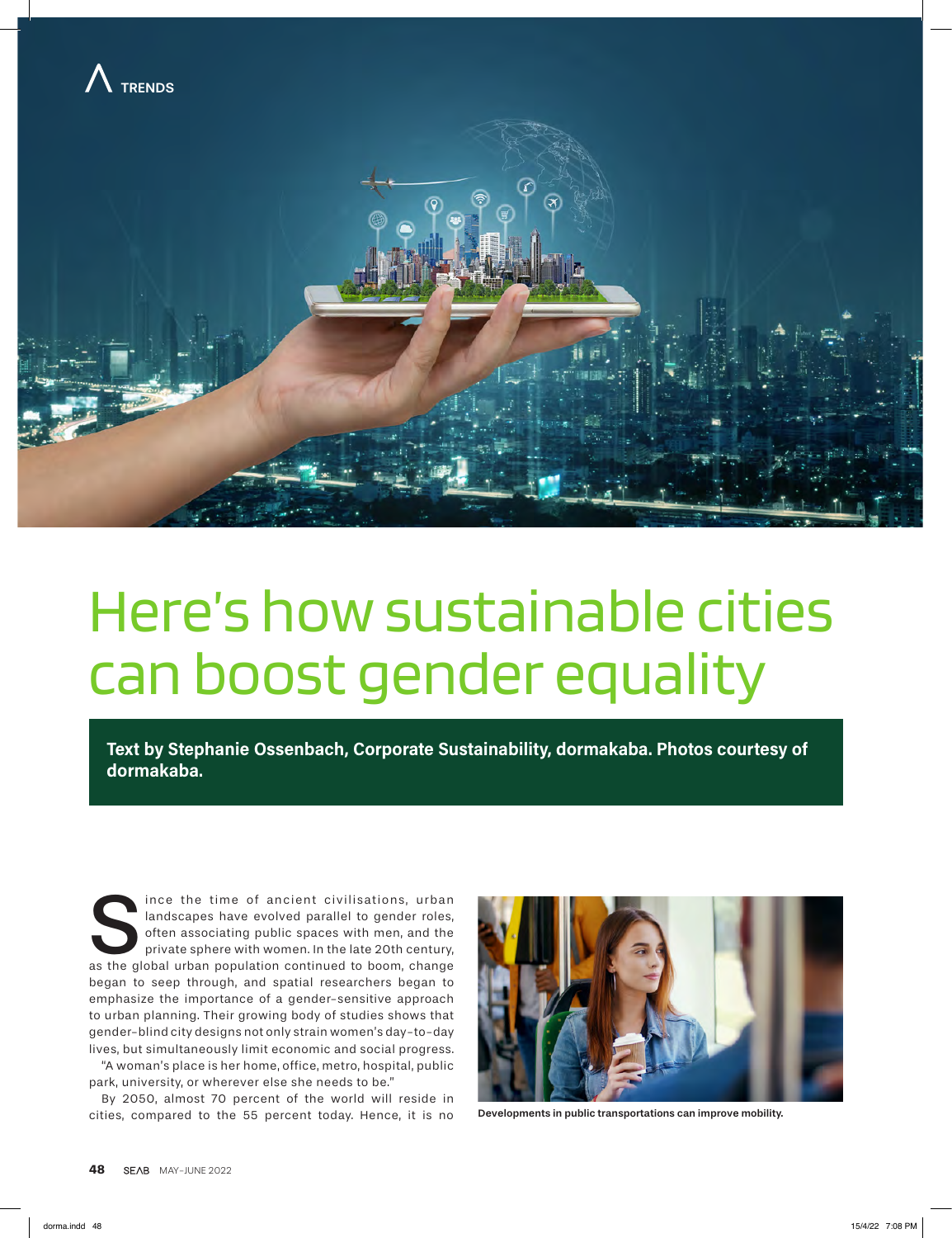coincidence that sustainable and inclusive cities are a top priority for the United Nations Sustainable Development Goals, alongside achieving universal gender equality. There is overwhelming evidence that sustainable infrastructure helps women to fulfill their potential and advance beyond the domestic sphere.

With much of the world working towards an equitable future, the link between sustainable urban design and gender equality can no longer be a mere afterthought. The following elements in city life are crucial details to create an inclusive urban ecosystem to boost women's status in society and unleash their full potential everywhere.

#### **Smart public lighting**

According to a worldwide survey, women feel significantly less safe than men in public places, even in seemingly advanced countries perceived to be "safe". Inadequate urban lighting and dark footpaths pose security risks and restrict mobility – not just for women, but also for the marginalised and vulnerable.

Following the economic crisis of 2008, when local governments in the United States reduced the amount of street lighting to cut costs, many cities saw a shocking surge in public gender-based violence.

However, thanks to technological advances, a new generation of energyefficient streetlights is now readily available. These streetlights tap into smart sensors to turn on and off based on pedestrian movement, allowing for cost efficiency, particularly in areas with low pedestrian density. With energy and cost-efficient solutions in commonplace areas like public lighting, women's safety and enablement can be assured in the sustainable cities of the future.

#### **Safe public transport**

Transportation determines the flow of all physical exchanges in cities. Safe and efficient public transport facilitates access to the labor market, education, and healthcare services. They also dramatically cut carbon emissions thanks to reduced car dependency.

Research has shown that women are more dependent on public transport than men. In some societies, women might not be able to ride a motorbike or drive a car due to cultural norms. Depending on the country, personal vehicles may be difficult to afford for the average person. Overcrowded, or dimly-lit public transport may also accelerate security risks and hamper women's mobility. By achieving sustainable and gendersensitive urban transportation networks, we can set our sights on achieving improved mobility both socially and economically, for men and women alike.

#### **Secure buildings & access**

According to criminology scholars, women feel more vulnerable to violent crimes and "stranger danger ". The constant state of fear and anxiety may take a toll on women's mental and physical health. It is not uncommon for those who experience intense fear of violent crimes to show patterns of avoidant behavior and organise their daily lives around fear.

While crimes against women and sexual minorities are complex phenomena, secure buildings and entrance systems can reduce the risk of assaults. In particular, dependable doors and access control form a fundamental part of physical security.



Scramble code function: M5 & M6 digital door locks are able to detect your passcode in a string of randomly-pressed numbers to deter prying eyes.

In contrast, dilapidated infrastructure and flimsy entrances make buildings an easier target for intruders. According to the UK Police Department, most criminals break into buildings by forcing or kicking the lock. Homes with no security measures in place are five times more likely to be burgled than those with simple security measures.

Even the sight of excellent locks, secured access control systems, and



Smart home systems are deterrents to burglary. One such smart home system is the dormakaba True Access Solution (TAS).

entrance systems, can be an effective deterrent against criminal behaviour.

#### **Access to clean energy & water**

The lack of reliable access to clean energy and water resources has dire consequences. According to UNICEF, women and girls worldwide spend 200 million hours a day to collect water for their households. Relying on wood, charcoal, or animal waste for basic energy needs requires grueling hours looking for these materials. Women and girls also inhale toxic fumes while cooking, which might bring devastating health consequences.

Sustainable cities with reliable access to clean energy and water can gift this precious time back to communities to help to shift gender roles gradually. In return, women and girls can use this time to further themselves educationally, professionally, and economically, while leading healthier lives.

#### **Intersectional approach to tackle global challenges**

Solving the complex issue of global gender inequality requires disruptive approaches that are as nuanced as this problem itself. One might not immediately associate smart lights, good public transport, secure buildings, or energy and water access with gender equality. However, sustainable cities comprise parts of the ecosystems to boost women's status and add incalculable value to all societies. Thanks to shifting paradigms, an increasing number of cities are responding to the idea that men and women have equal places in society.